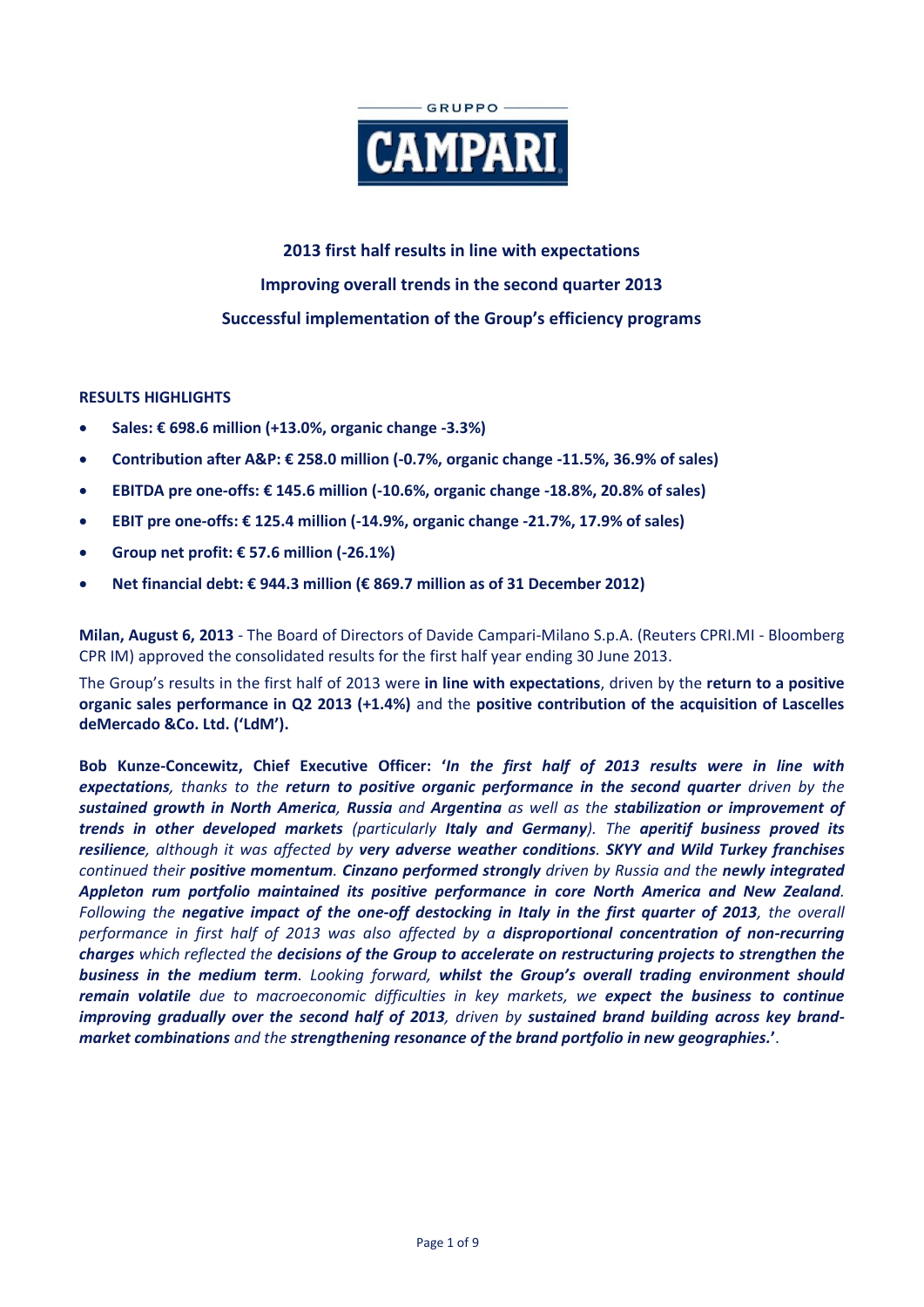|                                       | H1 2013<br>$\epsilon$ million | H <sub>1</sub> 2012<br>$\epsilon$ million | Reported<br>change | <b>Organic</b><br>change | <b>Forex</b><br>impact | <b>Perimeter</b><br>impact |
|---------------------------------------|-------------------------------|-------------------------------------------|--------------------|--------------------------|------------------------|----------------------------|
| <b>Net sales</b>                      | 698.6                         | 618.3                                     | $+13.0%$           | $-3.3%$                  | $-1.8%$                | $+18.1%$                   |
| Contribution after A&P <sup>(1)</sup> | 258.0                         | 259.9                                     | $-0.7%$            | $-11.5%$                 | $-1.3%$                | $+12.0%$                   |
| <b>EBITDA pre one-offs</b>            | 145.6                         | 162.9                                     | $-10.6%$           | $-18.8%$                 | $-0.8%$                | $+8.9%$                    |
| <b>EBITDA</b>                         | 140.7                         | 159.3                                     | $-11.7%$           | $-19.1%$                 | $-0.7%$                | $+8.1%$                    |
| <b>EBIT</b> pre one-offs              | 125.4                         | 147.4                                     | $-14.9%$           | $-21.7%$                 | $-0.6%$                | $+7.4%$                    |
| <b>EBIT</b>                           | 120.5                         | 143.8                                     | $-16.2%$           | $-22.1%$                 | $-0.6%$                | $+6.5%$                    |
| <b>Pre-tax profit</b>                 | 92.2                          | 122.7                                     | $-24.9%$           |                          |                        |                            |
| Group net profit                      | 57.6                          | 77.9                                      | $-26.1%$           |                          |                        |                            |

# **CONSOLIDATED P&L FOR THE HALF YEAR ENDED 30 JUNE 2013**

(1) EBIT before SG&A.

In the first half of 2013 **Group sales** totalled **€ 698.6 million** showing a reported growth of **+13.0%** and an **organic change** of **-3.3%**. The **exchange rates effect** was a negative **-1.8%**. **The perimeter effect** was positive at **+18.1**%, driven by the newly-acquired LdM.

It should be noted that, as anticipated, the overall negative sales organic change was mainly attributable to the technical effect on the 2013 first quarter results of the so called article 62<sup>1</sup> (introducing a binding time limit to the payment terms that can be extended to clients) on the summer load program in Italy (a commercial initiative usually implemented in the first months of the year ahead of the summer seasonality consumption peak). The consequence was **a 'one-off' destocking effect of € 25 million on sales** in the first quarter of 2013, which determined a **significant deterioration of the sales mix and, consequently, a negative impact on operating margins**. Moreover, the impact of the new LdM business, although in line with plans both in absolute terms and marginality, generated a **dilution in the Group margins generated by the weight of the lower margin sugar and merchandise activities** in the acquired business. This **dilution lessened in the second quarter, characterised by a lower seasonality of the lower margin sugar and merchandise business**  vs. core spirits&wines, compared to the first quarter.

**Gross margin** was **€ 373.4 million**, up by **+2.8%** (**-6.8% organic change**), or 53.4% of sales.

**Advertising and promotion spending (A&P)** was up by +11.7% to **€ 115.4 million**, or 16.5% of sales (16.7% of sales in the first half of 2012).

**Contribution after A&P** (gross margin after A&P) was down by -0.7% to **€ 258.0 million** (**-11.5% organic change**), or 36.9% of sales.

**Structure costs**, i.e. selling, general and administrative costs, increased by **+17.8%**, or 19.0% of sales, mainly as a result of the consolidation of LdM.

**EBITDA pre one-offs** was down by -**10.6%** to **€ 145.6 million** (**-18.8% organic change**), or **20.8%** of sales.

**EBITDA** reached **€ 140.7 million**, a decrease of -11.7%, or 20.1% of sales.

**EBIT pre one-offs** declined by -14.9% to **€ 125.4 million** (**-21.7% organic change**), or 17.9% of sales.

**EBIT** reached **€ 120.5 million**, a reduction of -16.2% or 17.3% of sales.

**Net negative one-off's** of **€ (4.9) million** in the first half of 2013, of which € (8.7) million only in the second quarter 2013, were mainly attributable to **restructuring programs implemented in Italy**, **Jamaica** and, to a lesser extent, other Group's subsidiaries as well as other net non-recurring charges.

**Pre-tax profit** was **€ 92.2 million**, down by -24.9%.

 $\overline{a}$ 

**Group net profit** reached **€ 57.6 million**, down by -26.1%.

As of 30 June 2013, **net financial debt** stood at **€ 944.3 million** (€ 869.7 million as of 31 December 2012).

 $1$  Article 62 of Law n. 27/2012 (effective from 24 October 2012) introduced in Italy new restrictions for food&beverage companies in terms of time limits to the payment terms that can be extended to the clients (60 days for non-perishable products and 30 days for perishable products).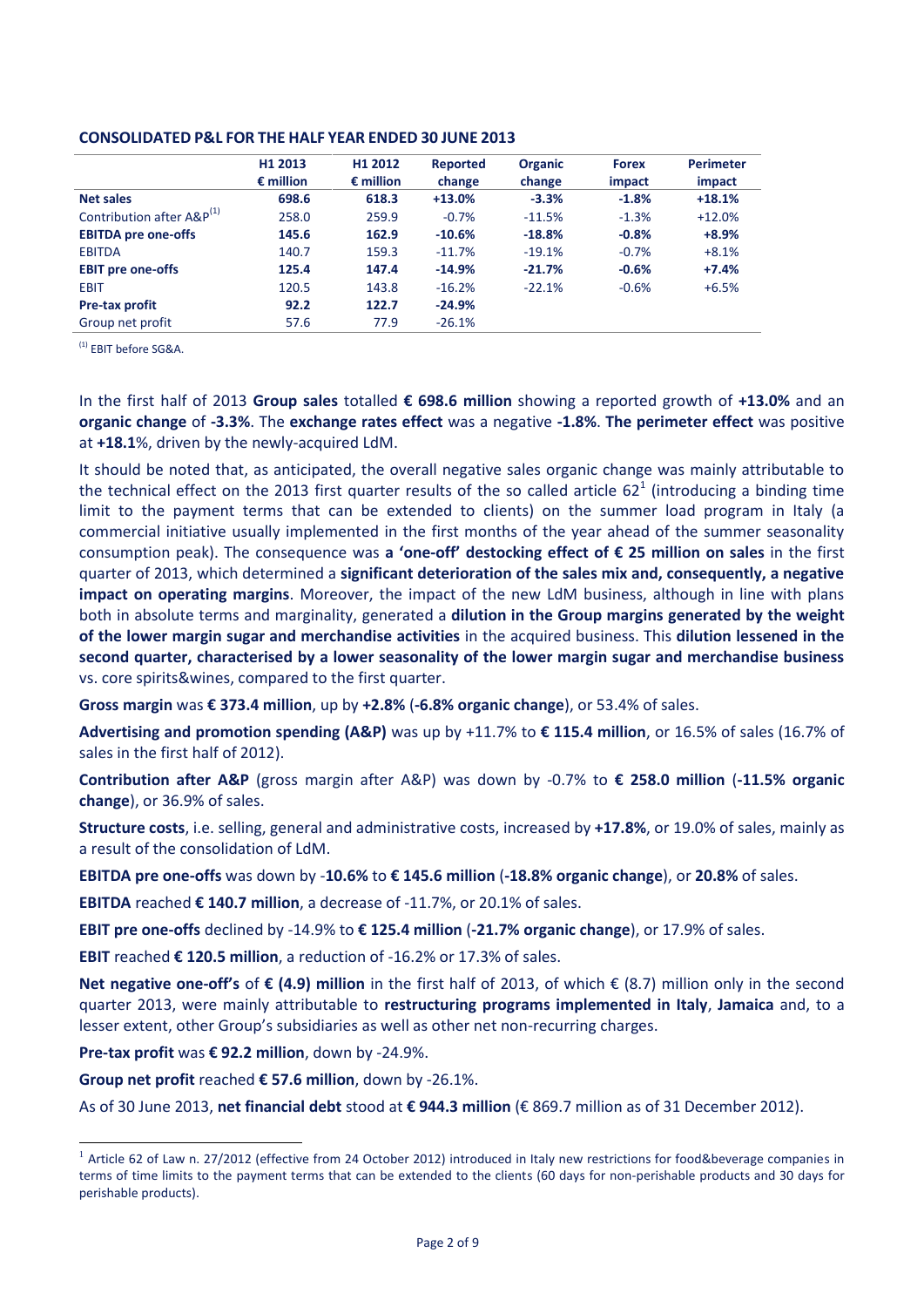# **CONSOLIDATED SALES OF THE FIRST HALF OF 2013**

Looking at sales by region in the first half of 2013, the **Americas** (44.4**%** of total Group sales) posted an **overall growth** of **+49.2%**, with a good **organic increase** of **+7.5%**, a perimeter effect of +46.0% thanks to LdM, and an exchange rate effect of -4.4%. In the **US** (21.2% of total Group sales) sales registered an **organic increase of +8.2%**, driven by double digit growth in the **Wild Turkey franchise,** driven by Wild Turkey bourbon and American Honey, and **Campari** as well as continued positive performance of the **SKYY franchise**, driven by the core brand and Infusions. The perimeter effect was positive by +3.2% (due to LdM) and the exchange rate effect was negative by -1.3%. Sales in **Brazil** (4.8% of total Group sales) registered a **negative organic change of -1.5**%, driven by the slowdown of local brands (Dreher, Old Eight and Drury's) which was in part offset by the continued strong performances of the SKYY franchise, Sagatiba and Campari premium brands. Sales in the **other Americas** (18.4% of total Group sales) showed an **organic growth of +14.4%**, mainly driven by a strong performance in **Argentina** (Campari and Old Smuggler). Perimeter change in the Other Americas was +252.6%, driven by the first time consolidation of LdM (**Jamaica** reaching 11.3% of Group sales in the first half of 2013). The exchange rate effect was -10.4%.

The **Italian market** (25.7% of total Group sales) recorded an **overall decline of -15.7%**, attributable to an **organic performance of -16.0%** and a positive perimeter effect of +0.3%. The negative organic performance was driven by the destocking effect in the first quarter of 2013 (c. € 25 million) as well as the continued weak consumption trend and very poor weather conditions in second quarter of 2013. The organic performance registered in the second quarter of 2013 was -6.6% (-26.3% in the first quarter 2013), **showing a stabilizing trend in Italy**. The key brands **Campari, Campari Soda** and **SKYY Vodka** declined as a result of the combined negative effect of the first quarter 2013 destocking effect and the continued tough economic environment. In the second quarter **Aperol** registered a soft performance particularly **impacted by very poor weather conditions**. The **wine portfolio declined**, suffering from a **continued slowdown in the restaurant channel** due to a weak consumption environment. Soft drinks were also heavily affected by the above mentioned trade destocking, the overall slowdown in consumption in the traditional day-bars channel and the very poor weather conditions.

Sales in the **rest of Europe** (20.6% of total Group sales) **grew by +4.6%** overall, driven by flat organic change, a perimeter effect of +5.2%, due to a new distribution agreement in Germany as well as LdM, and an exchange rate effect of -0.6%. The organic performance was driven by the **good recovery registered in the second quarter of 2013 (+7.3%)**, driven by a positive performance in Germany, UK and France. In the first half of 2013 **Germany** recorded an organic change of -5.7%, as the **recovery registered in the second quarter (+5.9%) driven by Cinzano, Campari** and **Ouzo 12** was not able to offset the expected softness of Aperol, exacerbated by very poor weather conditions. **Russia on the contrary was up +21.1%** showing **strong results across the key Cinzano and Mondoro** brands. **Other European markets** registered mixed results: a positive trend in **UK** was more than offset by a decline in Spain.

Sales in the **rest of the world** (including Global Travel Retail), which accounted for **9.3% of total Group sales**, grew by **+7.9%** overall, with an **organic change of -3.5%** and an exchange rate effect of -2.1%. Perimeter change was +13.4% thanks to LdM. The organic sales decline was driven by **weak results in Australia** (**down by -9.8%** in the first half of 2013) due to the weak shipments of Wild Turkey franchise, driven by the heightened competitive pressure on core bourbon and RTD and Riccadonna sparkling wines. The market performance, also affected by tough comps, was in part offset by **positive trends in SKYY** and **Aperol**. A positive development was also achieved in the region's other key markets, including **China**, **New Zealand, South Africa** and **GTR**.

Looking at **sales by the key brands**, regarding **spirits** (74.3% of Group sales) **Campari** registered an organic growth of **+1.5%** in the first half of 2013 notwithstanding the weak shipments in Italy, still impacted by the trade destocking registered in the first quarter. In the second quarter Campari registered **double digit growth** driven by the **continued strong performances in USA** and **Argentina** coupled with a partial recovery in **Italy**  and **Germany**. **Aperol** had an **organic performance of -10.0%**, affected by **the expected weakness in Germany** and the **very poor weather conditions** registered across Europe in the second quarter, and recorded continued strong positive trend in all other international markets. **SKYY** sales achieved **an organic**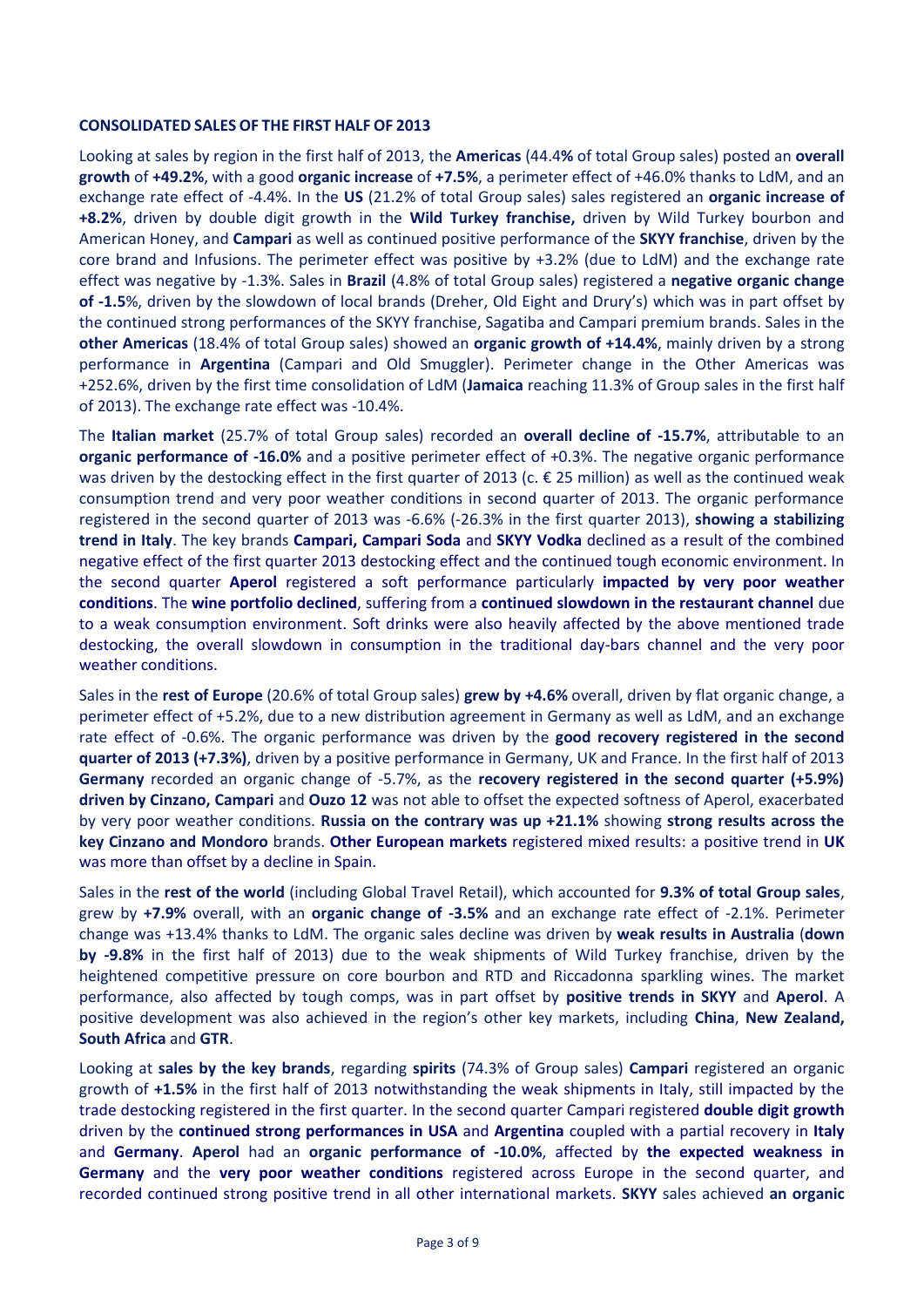**growth of +4.8%**, driven by the **continued positive performance** in the **US** thanks to SKYY Infusions' continued success (particularly Moscato Grape) and the positive momentum behind the core brand. Good results continued in key international markets, particularly **Brazil, South Africa** and **Germany**. The **Wild Turkey**  franchise registered an **organic growth of +3.3%**, thanks to the **double digit growth in US** partly offset by **softness in Australia and Japan** as well as a tough comp base (+22.1% in 1H 2012). The **Tequila** portfolio registered a continued organic growth of **+12.0%**, driven by both **Espolón** and **Cabo Wabo** in the key US market. **Campari Soda** declined by -19.5%, affected by the destocking registered in the first quarter in Italy as well as the **very challenging environment** and **weak trading conditions** in day bars channel and off trade. The **Brazilian brands** posted negative results in the first half of 2013, down **-9.9%,** affected by the general consumption slowdown in Brazil. **GlenGrant** registered an organic growth of **+1.3%**, driven by the positive performance in France, Germany, GTR and Japan, which more than offset a weak performance in the core Italian market.

In terms of **wines**, which accounted for 11.8% of total sales, **Cinzano vermouths** registered an organic growth of **+0.9%**, driven by the positive performances in Russia and Germany which offset declines in other developed markets. Sales of **Cinzano sparkling wines** registered a positive organic performance of **5.0%**, driven by the continued strong performance of Russia, as well as a good recovery in Germany in the second quarter, more than offsetting the weakness registered in Italy. **Other sparkling wines** (including **Riccadonna, Odessa** and **Mondoro**) grew organically by **+28.5%** driven by a strong trend of Mondoro in Russia, whilst **still wines** (mainly **Sella&Mosca**, **Enrico Serafino** and **Teruzzi&Puthod**) declined due to continued weakness in the Italian on premise channel.

In terms of **soft drinks** (6.2% of total sales), **Crodino declined by -29.6%** as a result of the first quarter destocking, very challenging trading and consumer environment in day bars and off trade channels in Italy as well as the very poor weather conditions registered in the second quarter.

*The Executive responsible for preparing Davide Campari-Milano S.p.A.'s financial reports, Paolo Marchesini, certifies pursuant to article 154 bis, paragraph 2 of the Legislative Decree 58/1998 - that the accounting disclosures in this statement correspond to the accounting documents, ledgers and entries.* 

# *ANALYST CONFERENCE CALL*

At **1:00 pm (CET) today, Tuesday, August 6, 2013**, Campari's management will hold a conference call to present the Group's 2013 first half results. To participate, please dial one of the following numbers:

- **from Italy: 02 8058 811**
- **from abroad: +44 1212 818003**

The **presentation slides** can be downloaded before the conference call from the main investor relations page on Gruppo Campari's website, at

<http://www.camparigroup.com/en/investors>

A **recording of the conference call** will be available from Tuesday, August 6 until Tuesday, August 13, 2013. To listen to it, please call the following numbers:

- **from Italy: 02 72495**
- **from abroad: +44 1212 818005**

(access code: **710#**).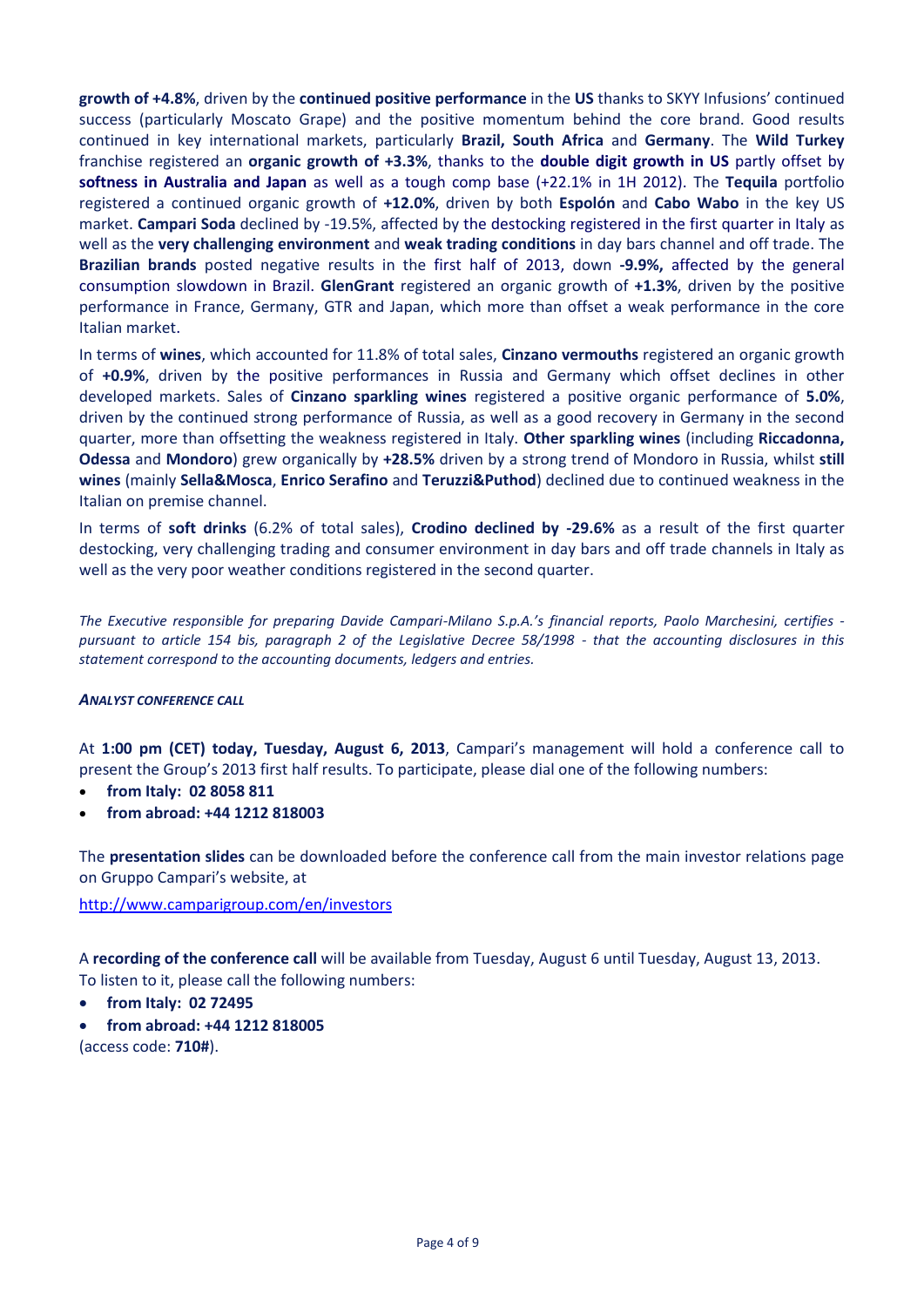#### **FOR FURTHER INFORMATION**

**Chiara Garavini** Tel.: +39 02 6225 330 Email: [chiara.garavini@campari.com](mailto:chiara.garavini@campari.com)

**Alex Balestra** Tel. : +39 02 6225 364 Email: alex.balestra@campari.com

http://www.camparigroup.com/en/investor http://www.camparigroup.com/en http://www.youtube.com/campariofficial

#### **Investor Relations Corporate Communications**

**Chiara Bressani** Tel. : +39 02 6225 206 Email[: chiara.bressani@campari.com](mailto:chiara.bressani@campari.com)

**Enrico Bocedi** Tel.: +39 02 6225 680 Email: enrico.bocedi@campari.com

#### **ABOUT GRUPPO C[AMPARI](http://www.camparigroup.com/en/index.shtml)**

Davide Campari-Milano S.p.A., together with its affiliates ('Gruppo Campari'), is a major player in the global beverage sector, trading in **over 190 nations** around the world with leading positions in Europe and the Americas. The Group was founded in 1860 and today is **the sixth-largest player worldwide** in the premium spirits industry. The Group's portfolio, with over 50 brands, spans spirits, the core business, wines and soft drinks. Internationally-renowned brands include **[Aperol,](http://www.aperol.com/?http%3A//www.aperol.com/) [Appleton,](http://www.appletonestate.com/) [Campari,](http://www.campari.com/) [Cinzano,](http://www.cinzano.com/) [SKYY Vodka](http://www.skyy.com/) and [Wild Turkey](http://www.wildturkeybourbon.com.au/)**. Headquartered in Sesto San Giovanni, Italy, Campari owns 15 plants and 4 wineries worldwide and has its own distribution network in 16 countries. The Group employs over 4,000 people. The shares of the parent company, Davide Campari-Milano S.p.A. (Reuters CPRI.MI - Bloomberg CPR IM), are listed on the Italian Stock Exchange since 2001. For more information: **[http://www.camparigroup.com](http://www.camparigroup.com/)** Please enjoy our brands responsibly

**- Appendix to follow -**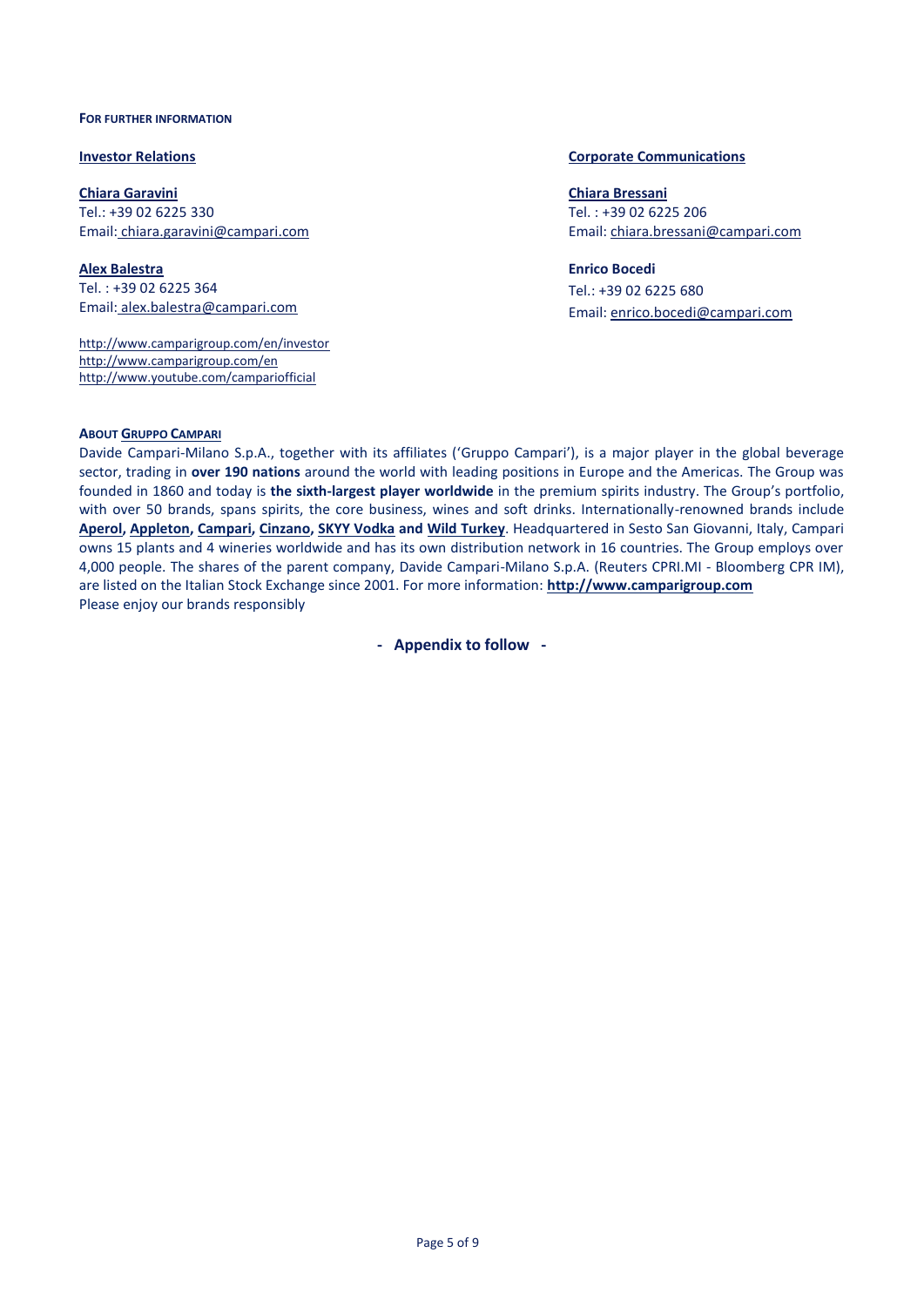#### **Consolidated net revenues by geographic area**

|                                 | 1 January-30 June 2013 |        | 1 January-30 June 2012 |        | %        |  |
|---------------------------------|------------------------|--------|------------------------|--------|----------|--|
|                                 | $\epsilon$ million     | %      | $\epsilon$ million     | %      | change   |  |
| Americas                        | 310.7                  | 44.4%  | 208.2                  | 33.7%  | 49.2%    |  |
| Italy                           | 179.3                  | 25.7%  | 212.6                  | 34.4%  | $-15.7%$ |  |
| <b>Rest of Europe</b>           | 143.8                  | 20.6%  | 137.5                  | 22.2%  | 4.6%     |  |
| Rest of the world and duty free | 64.7                   | 9.3%   | 60.0                   | 9.7%   | 7.9%     |  |
| <b>Total</b>                    | 698.6                  | 100.0% | 618.3                  | 100.0% | 13.0%    |  |

| <b>Breakdown of % change</b>    | Total % change | Organic growth | <b>External growth</b> | <b>Exchange rate effect</b> |
|---------------------------------|----------------|----------------|------------------------|-----------------------------|
| Americas                        | 49.2%          | 7.5%           | 46.0%                  | $-4.4%$                     |
| Italy                           | $-15.7%$       | $-16.0%$       | 0.3%                   | 0.0%                        |
| Rest of Europe                  | 4.6%           | 0.0%           | 5.2%                   | $-0.6%$                     |
| Rest of the world and duty free | 7.9%           | $-3.5%$        | 13.4%                  | $-2.1%$                     |
| <b>Total</b>                    | 13.0%          | $-3.3%$        | 18.1%                  | $-1.8%$                     |

# **EBIT before one-off's by geographic area**

|                                 | 1 January-30 June 2013 |        | 1 January-30 June 2012 | %      |          |
|---------------------------------|------------------------|--------|------------------------|--------|----------|
|                                 | $\epsilon$ million     | %      | $\epsilon$ million     | %      | change   |
| Americas                        | 55.2                   | 44.1%  | 46.8                   | 31.8%  | 17.9%    |
| Italy                           | 35.7                   | 28.5%  | 54.9                   | 37.2%  | $-34.9%$ |
| <b>Rest of Europe</b>           | 22.4                   | 17.8%  | 29.0                   | 19.7%  | $-23.0%$ |
| Rest of the world and duty free | 12.0                   | 9.6%   | 16.6                   | 11.3%  | $-27.6%$ |
| Total                           | 125.4                  | 100.0% | 147.4                  | 100.0% | $-14.9%$ |

|                                 | <b>Organic</b> |          |                        |                             |  |
|---------------------------------|----------------|----------|------------------------|-----------------------------|--|
| Breakdown of % change           | Total % change | growth   | <b>External growth</b> | <b>Exchange rate effect</b> |  |
| Americas                        | 17.9%          | 3.0%     | 16.0%                  | $-1.1%$                     |  |
| Italy                           | $-34.9%$       | $-35.3%$ | 0.4%                   | 0.0%                        |  |
| Rest of Europe                  | $-23.0%$       | $-26.3%$ | 3.1%                   | 0.2%                        |  |
| Rest of the world and duty free | $-27.6%$       | $-38.7%$ | 13.9%                  | $-2.8%$                     |  |
| <b>Total</b>                    | $-14.9%$       | $-21.7%$ | 7.4%                   | $-0.6%$                     |  |

# **Consolidated net revenues by segment**

|                               |                    | 1 January-30 June 2013 |                    | 1 January-30 June 2012 |          |  |
|-------------------------------|--------------------|------------------------|--------------------|------------------------|----------|--|
|                               | $\epsilon$ million | %                      | $\epsilon$ million | %                      | change   |  |
| <b>Spirits</b>                | 519.1              | 74.3%                  | 488.3              | 79.0%                  | 6.3%     |  |
| Wines                         | 86.2               | 11.8%                  | 68.6               | 11.1%                  | 20.4%    |  |
| Soft drinks                   | 43.4               | 6.2%                   | 55.3               | 8.9%                   | $-21.6%$ |  |
| Other revenues <sup>(1)</sup> | 53.5               | 7.7%                   | 6.1                | 1.0%                   | 778.4%   |  |
| <b>Total</b>                  | 698.6              | 100.0%                 | 618.3              | 100.0%                 | 13.0%    |  |

|                               |                       |                |                        | <b>Exchange rate</b> |
|-------------------------------|-----------------------|----------------|------------------------|----------------------|
| <b>Breakdown of % change</b>  | <b>Total % change</b> | Organic growth | <b>External growth</b> | effect               |
| <b>Spirits</b>                | 6.3%                  | $-2.9%$        | 11.1%                  | $-1.9%$              |
| Wines                         | 20.4%                 | 2.1%           | 20.6%                  | $-2.4%$              |
| Soft drinks                   | $-21.6%$              | $-22.1%$       | 0.6%                   | $-0.1%$              |
| Other revenues <sup>(1)</sup> | 778.4%                | 72.8%          | 712.9%                 | $-7.3%$              |
| <b>Total</b>                  | 13.0%                 | $-3.3%$        | 18.1%                  | $-1.8%$              |

(1) Include sales of finished products that do not fall into the product categories that represent the Group's core business (spirits, wines and soft drinks), totaling € 41.6 million; sales to third parties of raw materials and semi-finished goods, mainly new-production and aged liquid, totalling € 10.2 million; revenue from bottling activities carried out on behalf of third parties, totalling € 1.7 million.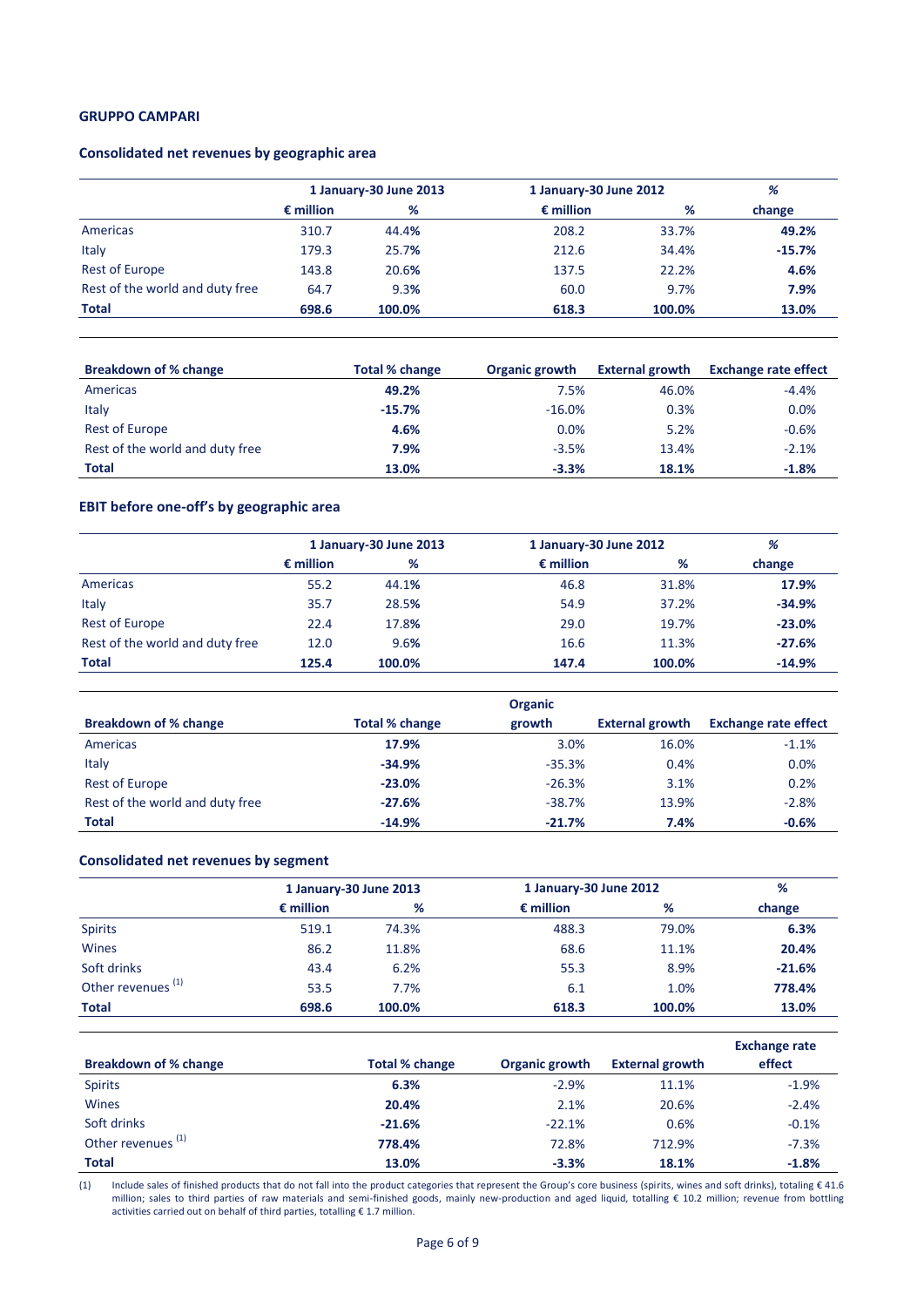#### **Consolidated income statement**

|                                            | 1 January-30 June 2013 |          | 1 January-30 June 2012 |          | %        |
|--------------------------------------------|------------------------|----------|------------------------|----------|----------|
|                                            | $\epsilon$ million     | %        | $\epsilon$ million     | %        | change   |
| Net sales $\overline{^{(1)}}$              | 698.6                  | 100.0%   | 618.3                  | 100.0%   | 13.0%    |
| Total cost of goods sold <sup>(2)</sup>    | (325.2)                | $-46.6%$ | (255.1)                | $-41.3%$ | 27.5%    |
| <b>Gross profit</b>                        | 373.4                  | 53.4%    | 363.2                  | 58.7%    | 2.8%     |
| Advertising and promotion                  | (115.4)                | $-16.5%$ | (103.3)                | $-16.7%$ | 11.7%    |
| <b>Contribution after A&amp;P</b>          | 258.0                  | 36.9%    | 259.9                  | 42.0%    | $-0.7%$  |
| $SG&A^{(3)}$                               | (132.6)                | $-19.0%$ | (112.5)                | $-18.2%$ | 17.8%    |
| <b>EBIT before one-off's</b>               | 125.4                  | 17.9%    | 147.4                  | 23.8%    | $-14.9%$ |
| One off's                                  | (4.9)                  | $-0.7%$  | (3.6)                  | $-0.6%$  |          |
| <b>Operating profit = EBIT</b>             | 120.5                  | 17.3%    | 143.8                  | 23.3%    | $-16.2%$ |
| Net financing costs                        | (28.3)                 | $-4.0%$  | (20.8)                 | $-3.4%$  | 35.6%    |
| One off's financial expenses               | (0.1)                  | $-0.0%$  | (0.1)                  | $-0.0%$  |          |
| Put option                                 |                        |          | (0.1)                  | $-0.0%$  |          |
| Profit before taxes and minority interests | 92.2                   | 13.2%    | 122.7                  | 19.8%    | $-24.9%$ |
| <b>Taxes</b>                               | (34.3)                 | $-4.9%$  | (44.5)                 | $-7.2%$  | $-22.9%$ |
| Net profit                                 | 57.9                   | 8.3%     | 78.2                   | 12.6%    | $-26.0%$ |
| <b>Minority interests</b>                  | (0.3)                  | $-0.0%$  | (0.3)                  | $-0.0%$  |          |
| Group net profit                           | 57.6                   | 8.2%     | 77.9                   | 12.6%    | $-26.1%$ |
| Depreciation and amortisation              | (20.2)                 | $-2.9%$  | (15.6)                 | $-2.5%$  | 30.0%    |
| <b>EBITDA before one-off's</b>             | 145.6                  | 20.8%    | 162.9                  | 26.3%    | $-10.6%$ |
| <b>EBITDA</b>                              | 140.7                  | 20.1%    | 159.3                  | 25.8%    | $-11.7%$ |

(1) Net of discounts and excise duties.

(2) Includes cost of material, production and logistics costs.

(3) Includes selling. general and administrative costs.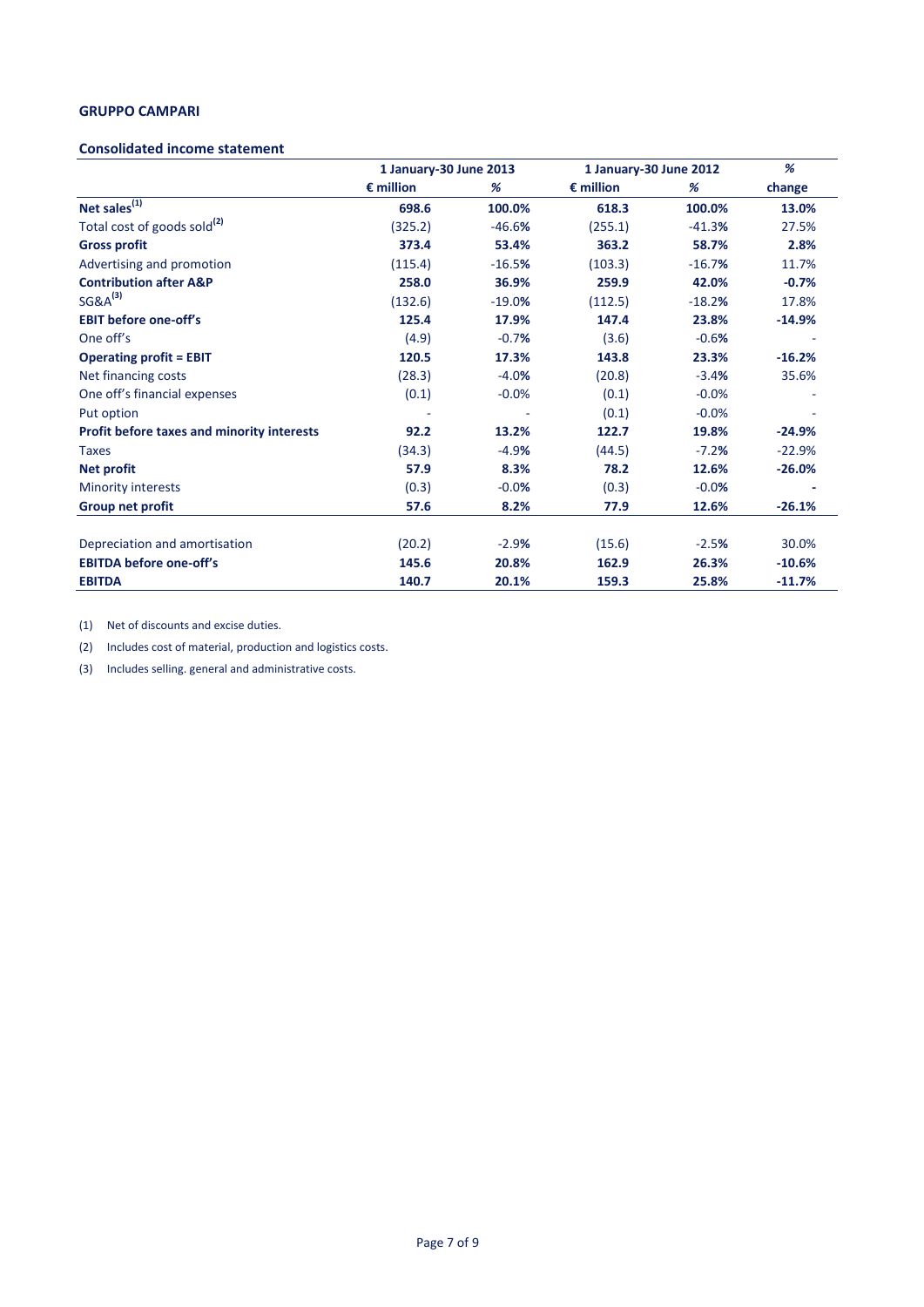### **Consolidated balance sheet**

|                                            | 30 June 2013<br>$\epsilon$ million | <b>31 December 2012</b><br>$\epsilon$ million |
|--------------------------------------------|------------------------------------|-----------------------------------------------|
| <b>ASSETS</b>                              |                                    |                                               |
| <b>Non-current assets</b>                  |                                    |                                               |
| Net tangible fixed assets                  | 408.0                              | 403.3                                         |
| <b>Biological assets</b>                   | 17.3                               | 17.2                                          |
| Property                                   | 1.1                                | 0.5                                           |
| <b>Goodwill and trademarks</b>             | 1,641.8                            | 1,659.1                                       |
| Intangible assets                          | 20.5                               | 20.5                                          |
| Interests in associates                    | 0.2                                | 0.2                                           |
| Pre-paid taxes                             | 11.2                               | 11.5                                          |
| Other non-current assets                   | 51.0                               | 52.6                                          |
| <b>Total non-current assets</b>            | 2,151.1                            | 2,164.8                                       |
| <b>Current assets</b>                      |                                    |                                               |
| <b>Inventories</b>                         | 462.6                              | 433.7                                         |
| Current biological assets                  | 3.3                                | 4.9                                           |
| <b>Trade receivables</b>                   | 282.6                              | 311.1                                         |
| <b>Financial receivables</b>               | 7.4                                | 42.4                                          |
| Cash and cash equivalents                  | 386.9                              | 442.5                                         |
| Receivables for income taxes               | 10.8                               | 9.5                                           |
| Other receivables                          | 34.5                               | 33.8                                          |
| <b>Total current assets</b>                | 1,188.1                            | 1,277.9                                       |
| Non-current assets for sale                | 1.0                                | 1.0                                           |
| <b>Total assets</b>                        | 3,340.2                            | 3,443.7                                       |
| LIABILITIES AND SHAREHOLDERS' EQUITY       |                                    |                                               |
| <b>Shareholders' equity</b>                |                                    |                                               |
| Share capital                              | 58.1                               | 58.1                                          |
| <b>Reserves</b>                            | 1,317.9                            | 1,370.8                                       |
| Group's shareholders' equity               | 1,375.9                            | 1,428.9                                       |
| Minority interests                         | 4.5                                | 4.2                                           |
| <b>Total shareholders' equity</b>          | 1,380.4                            | 1,433.1                                       |
| <b>Non-current liabilities</b>             |                                    |                                               |
| <b>Bonds</b>                               | 1,148.5                            | 1,178.2                                       |
| Other non-current financial payables       | 31.4                               | 35.3                                          |
| Staff severance funds                      | 12.7                               | 13.0                                          |
| <b>Risks funds</b>                         | 53.3                               | 48.7                                          |
| Deferred tax                               | 219.3                              | 214.4                                         |
| <b>Total non-current liabilities</b>       | 1,465.2                            | 1,489.5                                       |
| <b>Current liabilities</b>                 |                                    |                                               |
| Short term debt banks                      | 107.1                              | 121.0                                         |
| Other financial payables                   | 66.5                               | 34.9                                          |
| Trade payables                             | 199.3                              | 211.2                                         |
| Payables for taxes                         | 7.5                                | 18.5                                          |
| Other current liabilities                  | 114.1                              | 135.5                                         |
| <b>Total current liabilities</b>           | 494.6                              | 521.1                                         |
| Total liabilities and shareholders' equity | 3,340.2                            | 3,443.7                                       |